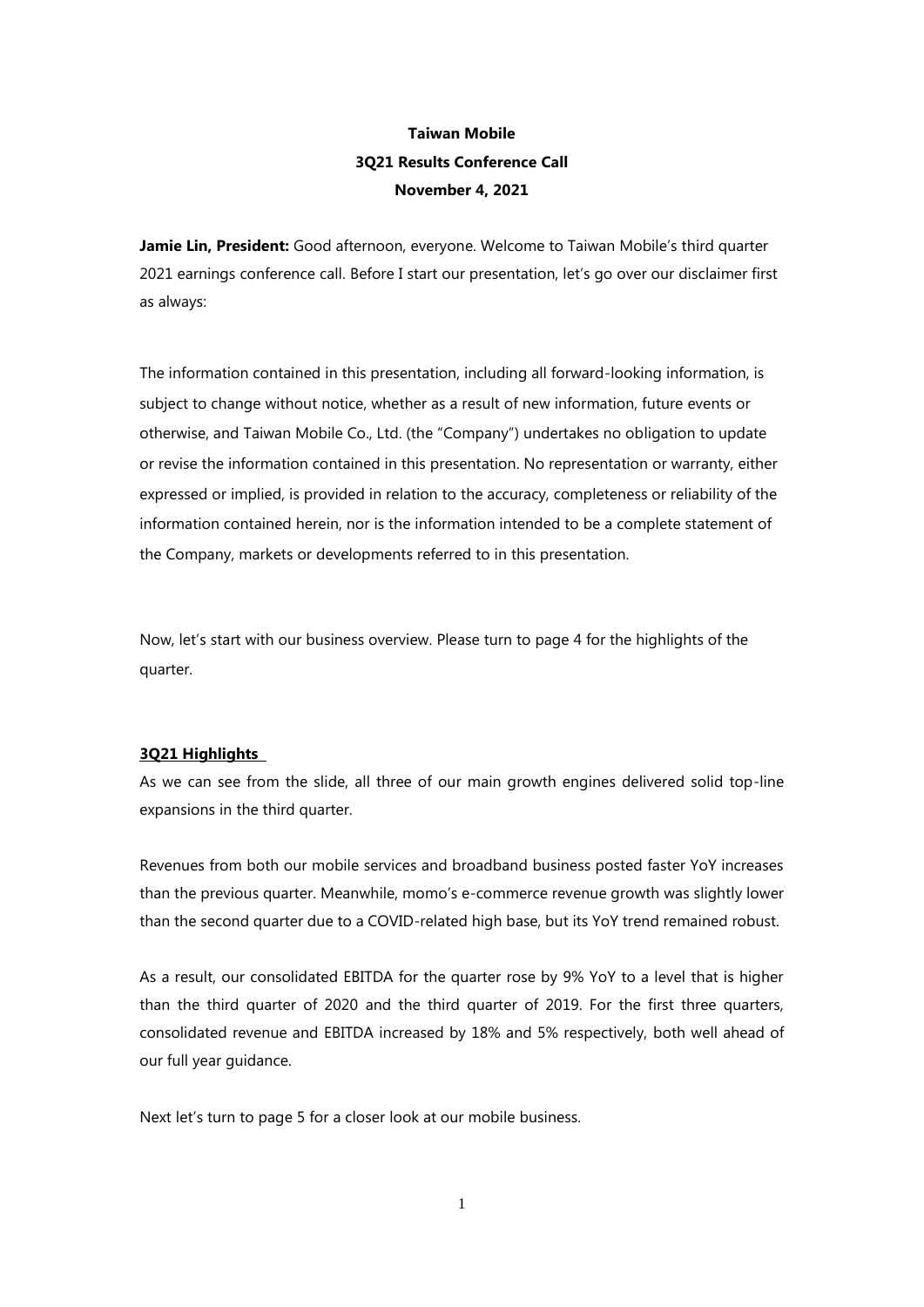# **5G Mobile Business – Growth Engine #1**

In the third quarter, our mobile service revenue's YoY growth accelerated as we delivered strong YoY ARPU improvement. This was mainly driven by continued 5G upselling, as the monthly fee uplift from customers upgrading to 5G remained at about 26% in the quarter.

The take-ups of our exclusive Double Play (or 好速成雙 in Mandarin) and momobile (or mo 幣 多 in Mandarin) packages remained solid. We expanded our MSO partnership this quarter and as a result, our Double Play footprint now covers over 70% of the island's households. On the other hand, momobile users' contribution to momo's e-commerce revenue reached 1.6% in September, increasing from 1.1% three months ago.

The launch of the iPhone 13 series on September 24 also provided more fuel to our upselling momentum, as majority of the sign-ups opted for \$1399 or higher 5G rate plans. To better position ourselves against future ARPU erosion and churn, we continue to focus on our 48 month contracts, providing the best value for our customers by offering the greatest bundle options. Currently, our 48-month program accounts for close to 30% of our \$999 or higher 5G user base and 49% of our YTD iPhone bundles.

To leverage intra-group synergies to further add to our 5G momentum, we have recently launched the Open Possible co-branded credit card with Fubon Bank. It offers a host of card holder benefits, including a rebate of up to 5.5% for carrier bills, the highest in the industry by a wide margin.

Open Possible card is well received by the market, so far yielding 2X more issuance vs. its predecessor that was launched in 2017. The growing card holder base will bode well for 5G, our direct carrier billing business and customer loyalty.

Last but not least, as you may have seen in the news, Disney+ is the latest addition to Taiwan Mobile's technology and media services portfolio. We are the exclusive telecom partner of this highly anticipated streaming service in Taiwan and we look forward to unveiling attractive bundle packages very soon.

As we increase our lineup of products and services to offer unique values to different market segments, we expect our momentum to continue while churn to remain low going forward.

Now let's turn to page 6 for an update on our e-commerce business.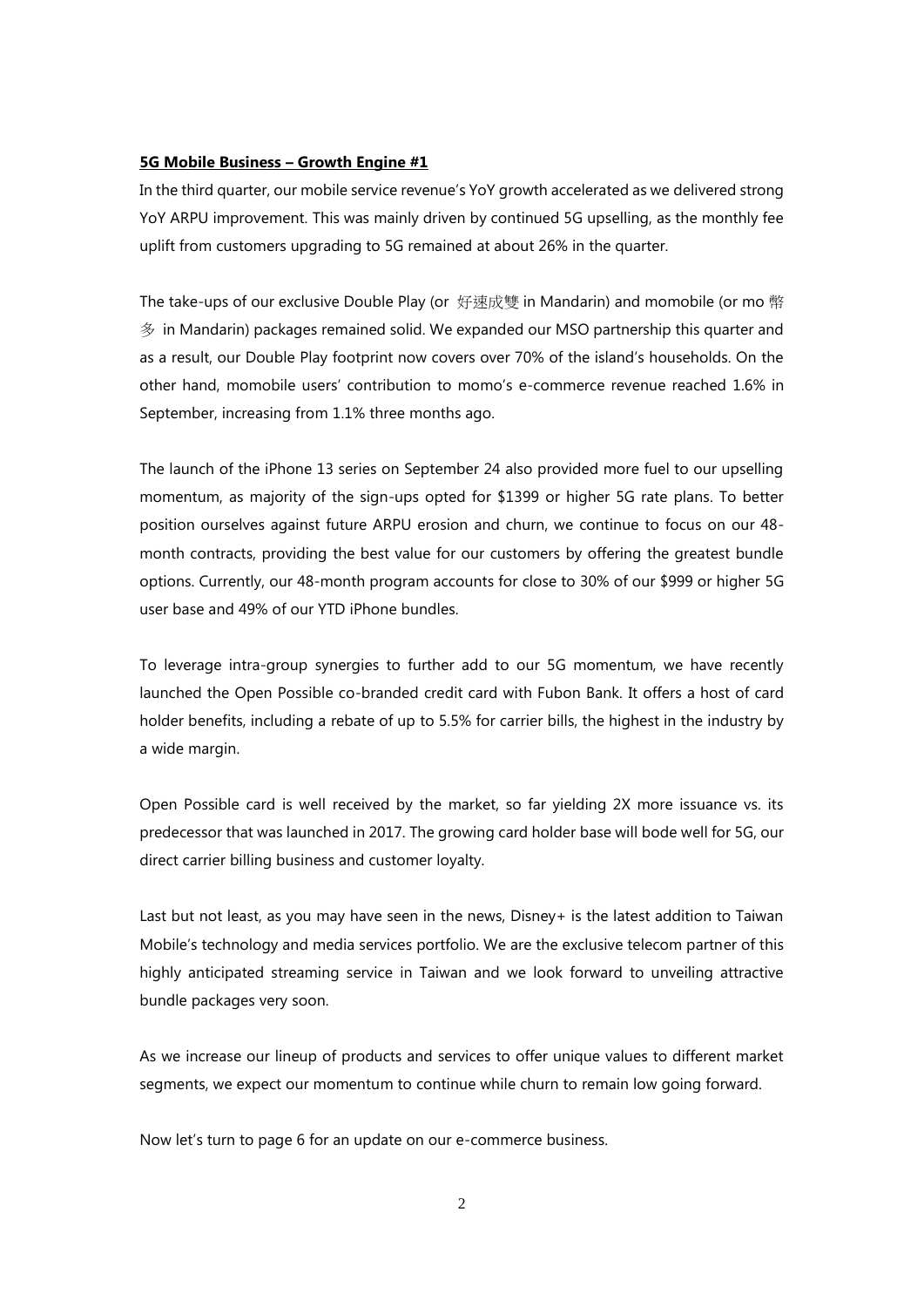#### **momo – Growth Engine #2**

Coming off a high second quarter base boosted by COVID, our e-commerce revenue saw a slight sequential decline in the third quarter. However, YoY growth remained strong at 38%, with the total number of transactions increasing by 44% YoY.

Thanks to economies of scale and operating leverage, momo's e-commerce EBITDA soared by 102% YoY, translating to 172bps of EBITDA margin expansion to 5.4% in the third quarter.

Looking ahead, as e-commerce penetration of the retail market still has plenty of room to grow in Taiwan, the construction of the southern distribution center, along with the continuous expansion of our satellite warehouse network and in-house delivery fleet, should allow momo to continue to outgrow its peers.

In addition, our investment in TIKI, Vietnam's leading B2C e-commerce player, will also serve as a platform for our e-commerce business to grow beyond Taiwan.

Now, let's look at our broadband business on the next page.

# **Broadband – Growth Engine #3**

In the third quarter, we continued to outperform our MSO peers in the YoY trends of basic TV subscriptions and broadband service penetration.

As demand for faster home broadband persisted even after the alert level was lowered in July, subscribers and ARPU both saw sequential increases. This resulted in an expansion of broadband revenue growth to 14% YoY in the third quarter, where Double Play remained a significant contributor to the growth.

Now let me turn the presentation over to Rosie for Financial Overview.

# **Performance by Business**

**Rosie Yu, CFO & Spokesperson:** Good afternoon this is Rosie. Let's start with Performance by **Business** 

In the third quarter of this year, consolidated revenue grew by 20% on a YoY basis, supported by robust e-commerce business and improving telecom business. Mobile service revenue's YoY growth expanded with steady ARPU improvement, which helped increase telecom revenue growth to 7% YoY in the third quarter.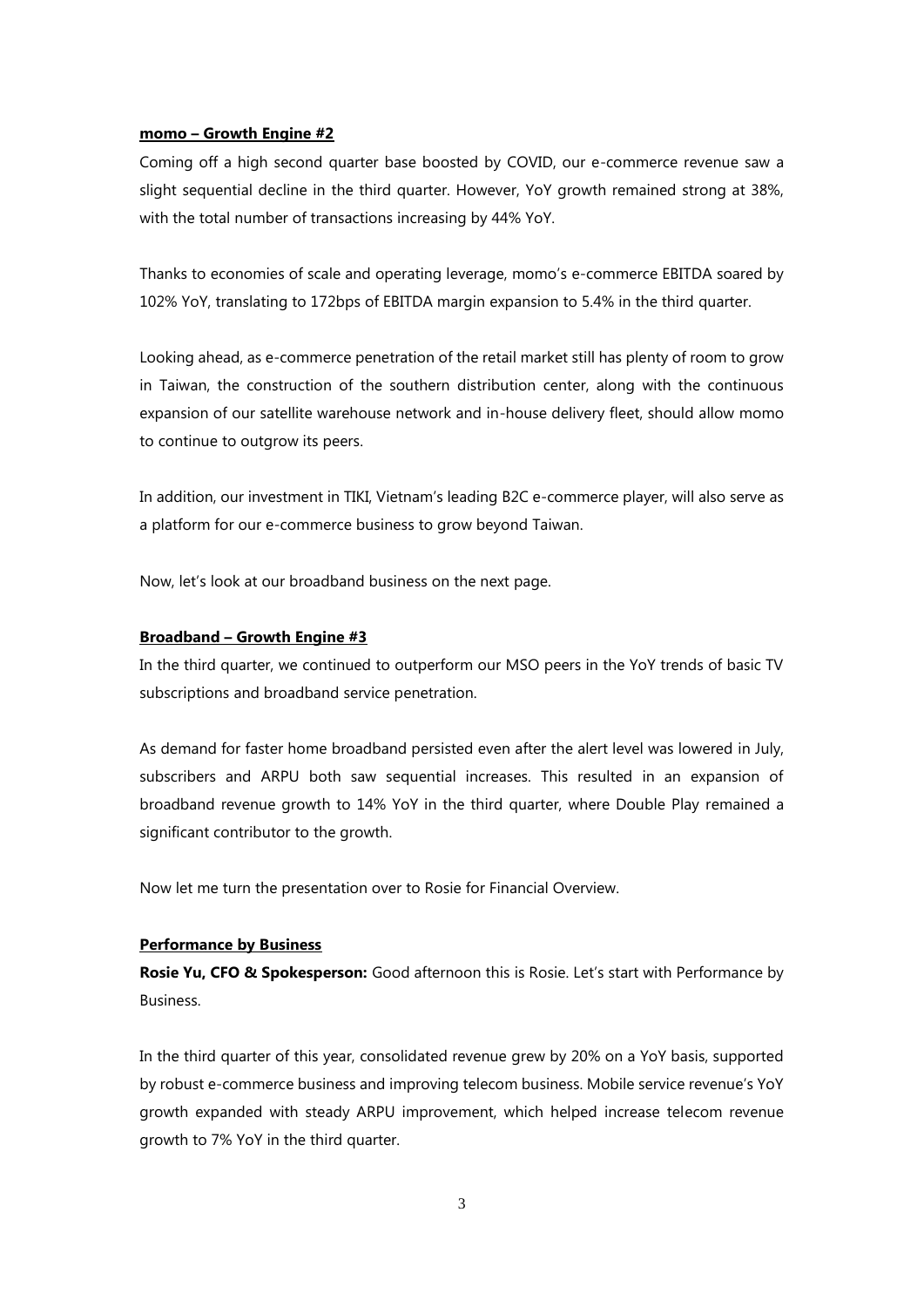Our strengthening top-line performance and the government subsidies TWM started recognizing in August helped telecom EBITDA grow even more YoY in the third quarter. Although telecom D&A continued to rise YoY given our 5G investment, the sequential hike further subsided thanks to our front-loaded rollout strategy. As a result, telecom EBIT decline narrowed significantly to 4% YoY in this quarter.

CATV EBITDA increased YoY in the third quarter too, underpinned by accelerating broadband revenue momentum.

momo continued on its growth trajectory, bolstered by e-commerce, where its revenue grew 38% and its EBITDA doubled on a YoY basis in the third quarter.

Let's go to Results Summary.

#### **Results Summary**

In addition to solid top-line growth, telecom and CATV EBITDA saw elevated YoY growths in the third quarter. Unlike telecom and CATV, momo EBITDA fell QoQ due to a high base. That said, momo was still a contributor to the YoY increase in consolidated EBITDA.

As 5G D&A's impact on telecom profitability started to diminish, effective 5G upselling and momo's upbeat performance helped consolidated operating income growth expand to 10% YoY in the third quarter. Net income also turned to a YoY increase, the first time since the first quarter of 2020.

The difference in the YoY trends of pre-tax income and net income was mainly due to a YoY increase in net income attributable to minority interest.

For the first three quarters of this year, consolidated revenue and EBITDA were both ahead of our full year guidance released earlier this year.

Let's move to Balance Sheet Analysis.

# **Balance Sheet Analysis**

On the asset side, cash increased YoY, mainly driven by our stable operating cash inflow along with much lower capex inclusive of 5G license payment during the past three quarters.

The YoY rise in long-term investment stemmed from our investment in the Vietnamese ecommerce player, TIKI, in the third quarter.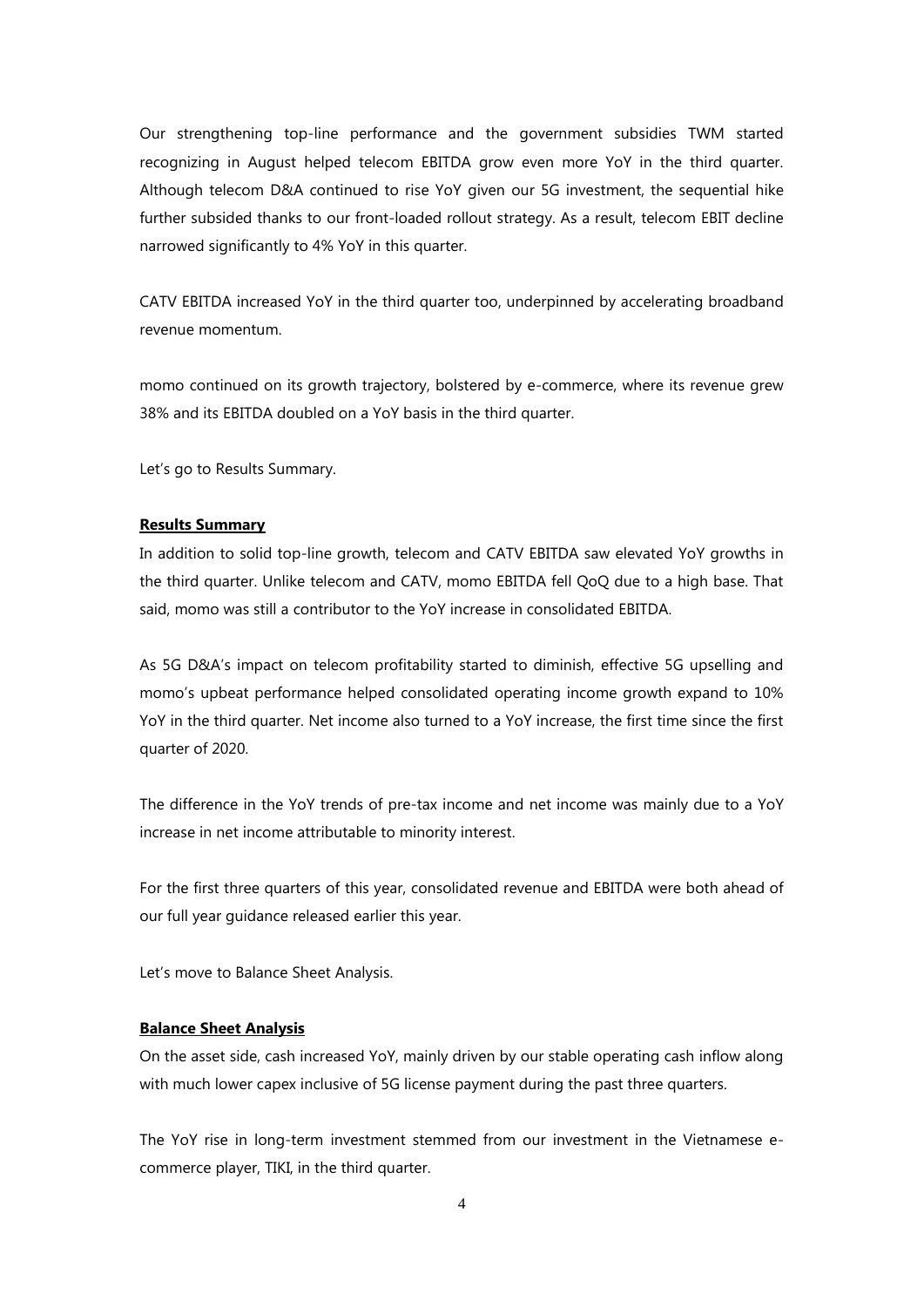PP&E rose on the back of our 5G network rollout since the second half of 2020, while noncurrent contract assets climbed YoY as we featured rate plans with longer contract periods.

As for liabilities, the release of the iPhone 13 series and momo's business expansion caused an uptick in payables YoY. Gross debt rose QoQ owing to an increase in bank borrowings to fund our dividend payment. Other current liabilities went down QoQ in tandem.

Lastly, let's look at Cash Flow Analysis on the next slide.

#### **Cash Flow Analysis**

In the third quarter, operating cash inflow increased YoY on the back of growing cash earnings from our telecom business, while the QoQ drop reflected the fluctuation in momo's revenue.

For investing cash flow, the YoY rise in the third quarter was attributable to a low capex base and the disposal of Taiwan High Speed Rail shares a year ago, in addition to our investment in TIKI during this quarter.

Financial cash outflow went up YoY as the increase in bank borrowings was smaller than a year ago.

Free cash flow calculated with pre-IFRS 16 operating cash flow reached NT\$10.3bn in the first three quarters of this year, translating into an annualized free cash flow yield of 4.9%.

Let me turn the presentation back to Jamie for event update and Key Message.

#### **Awards and Recognition**

Let's turn to page 14, which summarizes the awards and recognitions we received during the quarter, for your reference.

#### **Key Message**

Finally, on page 15, let me wrap up our presentation. Here is the key message we would like for you to take away with:

With our strong market positioning and growing intra-group synergies, we expect our three main growth engines, namely 5G, momo and home broadband, to continue firing on all cylinders. Recent 4G price rationalization will provide additional tailwind to the continued expansion of our EBITDA. With cash flow compression from 5G capex behind us, sequentially